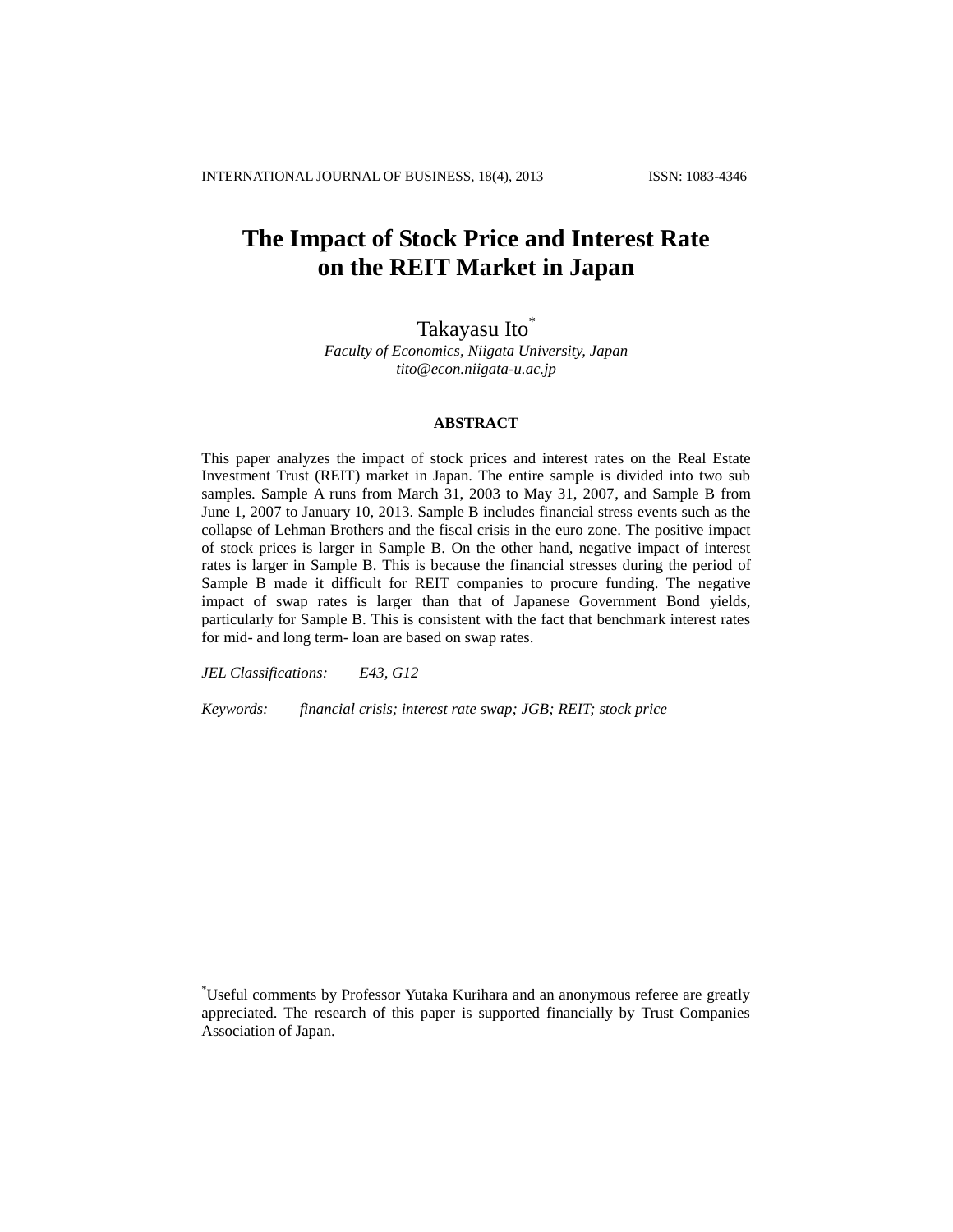#### **I. INTRODUCTION**

The first two REITs (Real Estate Investment Trust) were listed on the TSE (Tokyo Stock Exchange) in Japan on September 10,  $2001<sup>1</sup>$ . Since its launch at the end of March 2003, the TSE REIT Index increased over several years before the sub-prime loan crisis in the US. The announcement by HSBC Holdings on February7, 2007 that its 2006 charges for bad debts from US housing loans would be more than \$10.5 billion was a surprise, being 20 % higher than financial analysts had anticipated. The suspicion that subprime loan might be a big problem was disseminated in the financial markets the same day. Figure 1 shows the movement of the TSE REIT Index from March 31, 2003 to January 10, 2013. It can be seen that the Index peaked at 2612.98 on May 31, 2007. After the end of May, it began to decline, reducing further after subsidiaries of BNP Paribas announced on August 9, 2007 that they were suspending liquidations due to the difficulty of obtaining fair values for ABS (Asset Backed Securities) related assets under market pressure.



Notes: Sample period is from March 31, 2003 to January 10, 2013.

After the collapse of Lehman Brothers on September 15, 2008, the REIT Index tumbled amid concerns as for the tightening of fund procurement. It declined to a record low of 704.46 on October 28, 2008. On October 9, 2008 the New City Residence Investment Corporation had filed a petition for protection with the Tokyo District Court under the Corporate Rehabilitation Law because it became difficult to procure funds. This was the first bankruptcy of a REIT listed on the TSE. Pacific Holding, owner of two REIT investment corporations (the Japan Commercial and Japan Residential Investment Corporations), also filed a petition for protection with the Tokyo District Court under the Corporate Rehabilitation Law on March 10, 2009 because of difficulty procuring funds<sup>2</sup>.

The Joint Corporation, owner of the Joint REIT Corporation, filed a similar petition on May 29, 2009. After this case, the REIT market began to recover gradually because concerns over the procurement of funds were progressively alleviated. The Great East Japan Earthquake on March11, 2011 cast a shadow over the REIT market,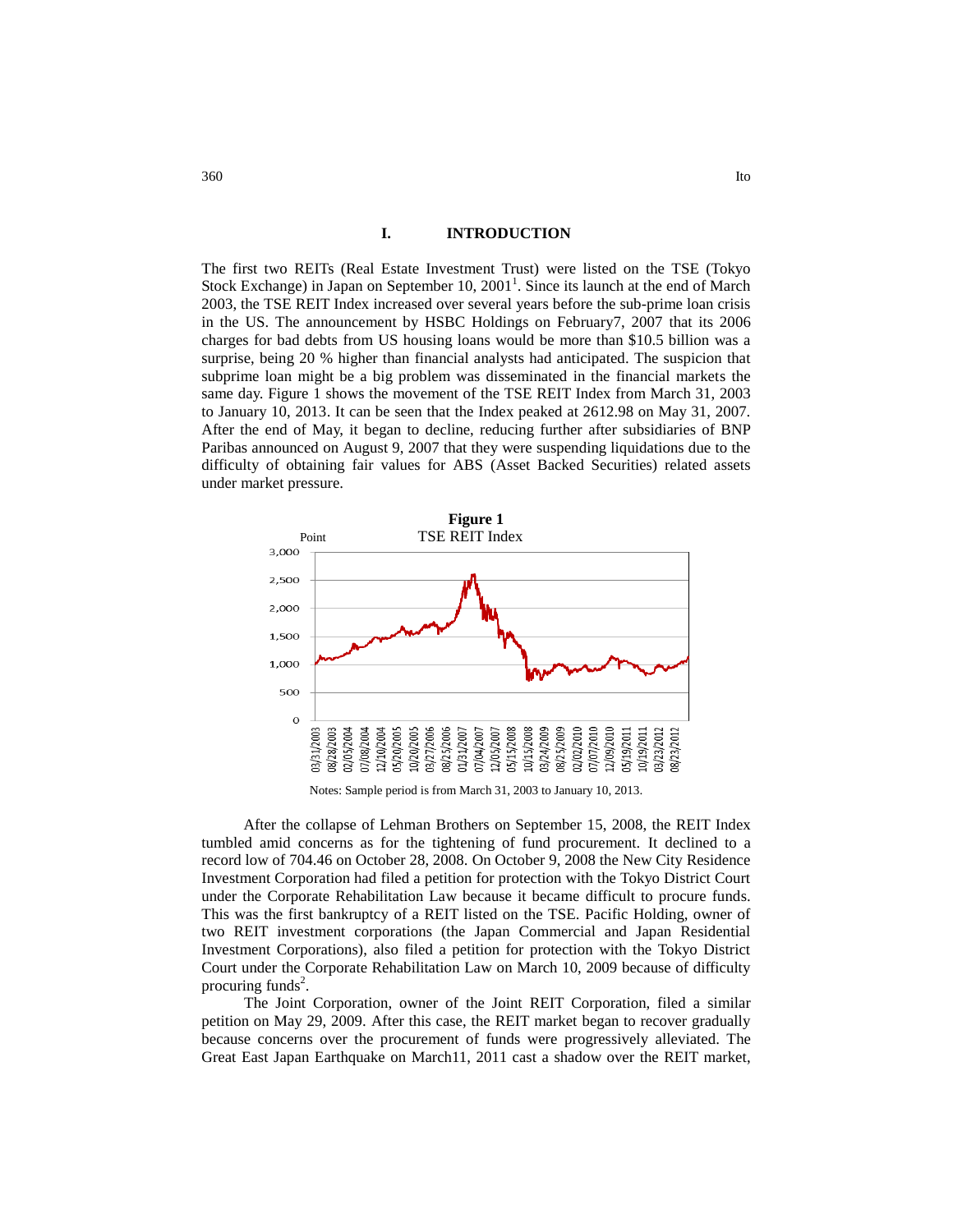but the gradual recovery continued. After newly elected Prime Minister Sinzo Abe announced anti-deflationary measures in December 2012, the REIT market began to demonstrate an upward trend. The TSE REIT Index increased to 1,110.13 on December 21, 2012, thereby surpassing its closing price of 1,092.29 on March 10, 2011, the day before the Great East Japan Earthquake. This was partially due to market speculation that the BOJ (Bank of Japan) was about to introduce an inflation targeting policy to bring the Japanese economy out of deflation<sup>3</sup>. The BOJ therefore decided to introduce a price stability target under the framework for the conduct of monetary policy on January 22, 2013. This target was set at 2 percent in terms of the year-on-year rate of change in the consumer price index  $(CPI)^4$ .

According to the ARES (Association for Real Estate Securitization) (2012), in November 2012, the portfolio asset size of the REIT market in Japan, which represents the total acquisition price of REIT-owned properties, reached ¥9 trillion. It had taken 1.4 years for the REIT industry to add ¥1 trillion properties to the portfolio since its size had reached the ¥8 trillion in June 2011. That compares to the 3.3 years it took to increase from ¥7 to ¥8 trillion, indicating an accelerating period of growth. The number of listed investment corporations by the end of 2012 was 37.

According to ARES (2013), at the end of 2012, the equity market capitalization of J-REIT stood at ¥4.51 trillion, a rise of 53.4 percent from the previous year end figure of ¥2.94 trillion.

This paper focuses on the impact of stock prices and interest rates on the REIT market in Japan. It examines two important issues. Firstly, it looks at the relationship between the REIT market and stock prices. Investors are supposed to hold REIT and stock as risk assets. Kapopoulos and Siokis (2005) suggest that one of the mechanisms that can be used to interpret the relationship between real estate investment and stock is the wealth effect. Investors making gains in share prices will invest in real estate. Hence, the stock market will lead the real estate market. Ross and Zisler (1991), Ennis and Burik (1991), and Gyourko and Keim (1992) all conclude that returns on REIT are highly correlated with stock market returns.

Secondly, the paper also looks at how the REIT market is related to interest rates. The REIT investment corporations procure funding via loans up to a certain Loan to Value (LTV) ratio. They usually set the upper limit of LTV at about 60 % to 70%. Thus a higher interest rates cause a difficulty for fund management by increasing costs. Previous studies have concluded that the returns of real estate and REIT are influenced by interest rate movements. The results of studies by Chen and Tzang (1988), Chan et al. (1990), Mueller and Pauley (1995), Liang and Webb (1995), Ling and Naranjo (1997) and Brooks and Tsolacos (1999) generally support the idea that interest rates are signficant factor in the REIT pricing.

This paper makes three original contributions to the related literature. Firstly, Su et al. (2010) is the only previous study to focus on REITs in Japan, but their sample period ends before the collapse of Lehman Brothers. This paper covers the period from March 31, 2003 to January 10, 2013, so events such as the collapse of Lehman Brothers and the fiscal crisis of the EU countries are included. Secondly, the entire sample period is divided into two around the point when the TSE REIT index hit a record high at 2612.98 on May 31, 2007. Accordingly, it is possible to investigate the asymmetrical impacts of stock prices and interest rates on the REIT market. Thirdly, this paper uses six types of interest rates in the analysis, namely Japanese Government Bond (JGB)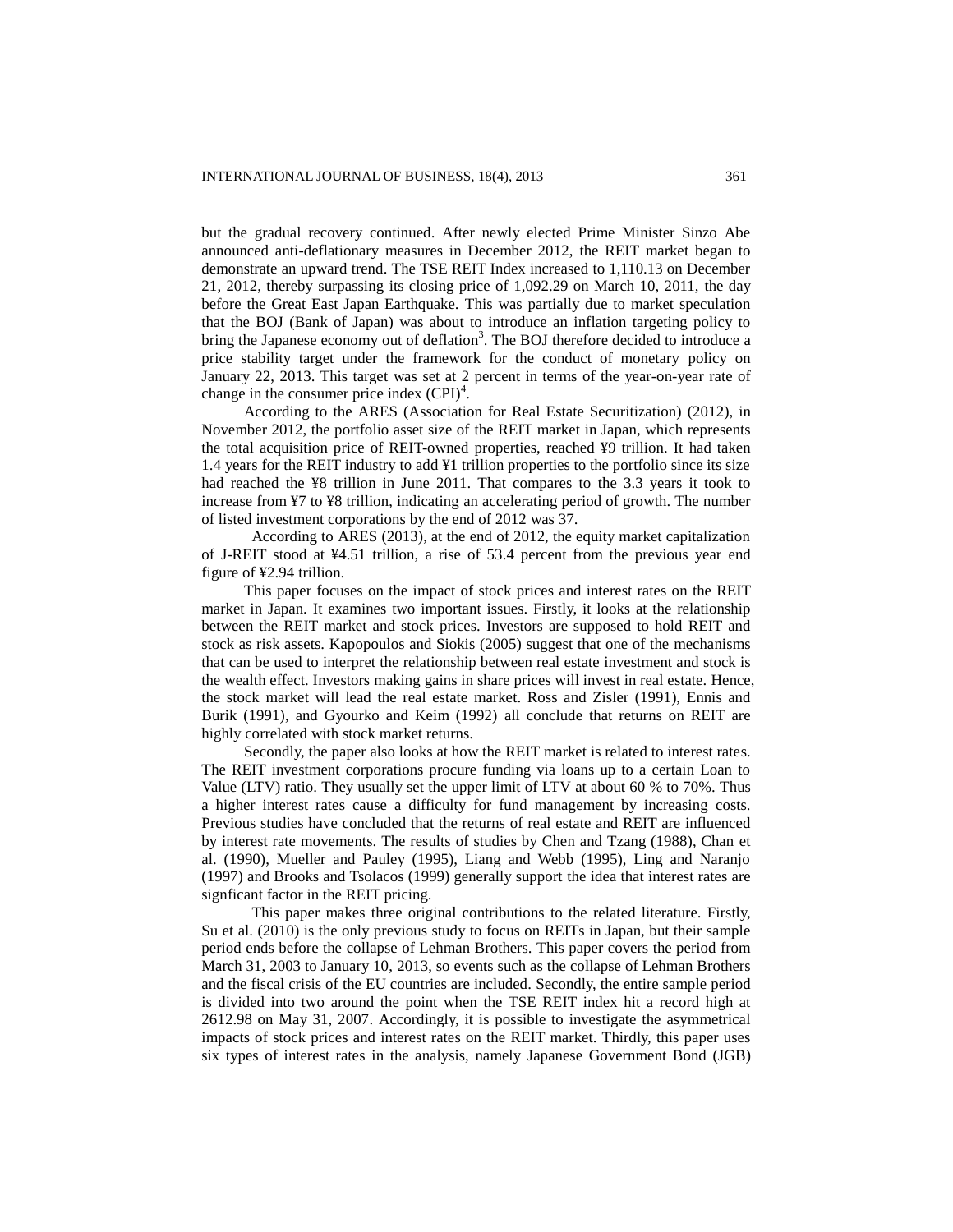yields and swap rates of 2, 5, and 10 years. As He et al. (2003), Chen and Tzang (1988), and Allen et al. (2000) indicate that the real estate sector uses long-term liabilities as financing sources, it is relevant to compare the impacts of different interest rates on the REIT market.

## **II. LITERATURE REVIEW**

So far, very limited analysis has been carried out on the relationship of the REIT market with stock prices and interest rates in Japan. Su et al. (2010) conduct a comparative analysis between Japan and the US. They investigate whether the behavior of REITs is more like that of common stocks or bonds by inspecting the conditional variance of the stock market. They find that the volatility of the stock market on REIT returns has an important impact.

The remaining studies in this area focus on REIT markets other than Japan. Chen and Tzang (1988) analyze whether the US REIT market is sensitive to changes in shortand long-term interest rates. They find only the latter are significant over the period from 1973 to 1979, but from 1980 to 1985 the sensitivity to both types of rate change is evident.

Chan et al. (1990) conclude that three factors, namely unexpected inflation, changes in the risk and term structures of interest rates and the percentage change in the discount on closed-end stock funds, consistently drive equity REIT returns in the US. Ross and Zisler (1991) indicate that real estate risk lies plausibly midway between that of stocks and bonds, in the 9 to 13 percent range. Ennis and Burik (1991) show that during the last half of the 1980s, the correlation coefficient of US stocks and REITs was 0.79. Gyourko and Keim (1992) indicate that the stock market appears to accurately reflect information about the risks and returns faced by different type of real estate firms.

McCue and Kling (1994) indicate that movements in nominal interest rates account for more than 36 percent of the variations found in real estate returns. Muller and Pauley (1995) analyze the movement of REIT price changes during past interest-rate cycles in the US. Their results indicate that REIT price movements have a lower correlation with interest rates and changes in rates than with shifts in the stock market as a whole.

Liang and Webb (1995) conclude that mortgage REITs are interest-rate sensitive because of the nature of their asset portfolios, and point out that levels of sensitivity have changed over time. Ling and Naranjo (1997) identify the growth rate in real per capita consumption, the real Treasury-bill (T-bill) rate, the term structure of interest rates, and unexpected inflation as fundamental drivers or state variables that systematically affect real estate returns. Brooks and Tsolacos (1999) point out that unexpected inflation, and the interest rate term spread, both have explanatory power for the UK property market.

Marcus et al. (2000) estimate the sensitivity of REIT returns to stock market and interest rate changes in US. They propose and implement a model for testing whether differences in asset structure, financial leverage, management strategy, and degree of specialization in REIT portfolios are related to their sensitivity to interest rate and market risk.

Swanson et al. (2002) investigates several aspects of the relationship between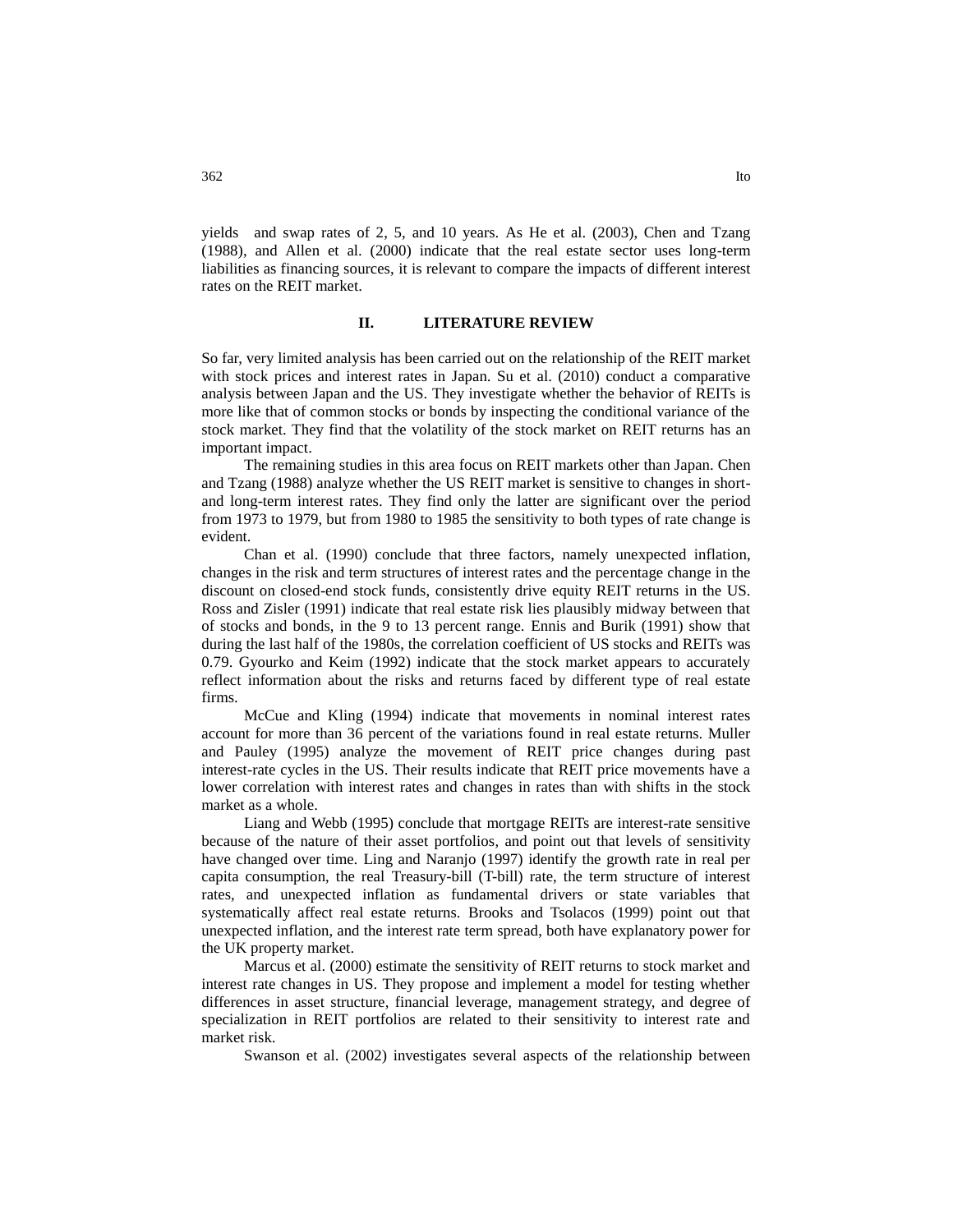daily REIT stock risk premiums and various interest rates in the US. Consistent with previous research, their findings generally indicate that interest rates do impact the REIT market. Liow et al. (2003) examine the relationship between interest rate risk and returns of traded property stocks from an asset pricing perspective in Singapore. They also reveal that the pricing of interest rate risk is sensitive to prevailing market conditions.

Chaney and Hoesli (2010) focus on the interest rate sensitivity of real estate and find that for a typical office property this stands 13.1 percent, with a standard deviation of 7.8 percent. Lean and Russe (2012) examine the dynamic linkages among the REIT market, interest rates and stock prices in Malaysia over the period 2006 to 2009. They suggest that the housing market leads the stock market. Over their study, the prices of real estate and stock surged in tandem.

# **III. DATA**

The data used for the analysis are closed prices on a daily basis. The TSE REIT Index is used as a price for the REIT market. It is a weighted aggregate market price type index for all REITs listed on the TSE. The Index is calculated, with the base date set as March 31, 2003 (closing price). It assumes the aggregate market price on that day to be 1,000 by creating an index for the aggregate market price after the base date.

The Tokyo Stock Price Index (TOPIX) is used to obtain stock price. The TOPIX is a free-floating adjusted market capitalization weighted index calculated based on all the domestic common stocks listed on the TSE First Section. It provides a measure of

| <b>Table 1</b>    |                                          |        |                      |          |          |  |
|-------------------|------------------------------------------|--------|----------------------|----------|----------|--|
|                   | Descriptive statistics of data           |        |                      |          |          |  |
| Variable          | Average                                  | SD     | Median<br>Min<br>Max |          |          |  |
| Sample A          |                                          |        |                      |          |          |  |
| <b>REIT</b>       | 1,536.35                                 | 351.30 | 1,000.00             | 2,612.98 | 1,523.58 |  |
| <b>TOPIX</b>      | 773.10<br>1,304.93<br>288.17<br>1,816.97 |        | 1,184.20             |          |          |  |
| J2Y               | 0.32                                     | 0.30   | 0.04                 | 0.98     | 0.15     |  |
| J5Y               | 0.79                                     | 0.34   | 0.15                 | 1.51     | 0.67     |  |
| J10Y              | 1.46                                     | 0.31   | 0.44                 | 1.99     | 1.49     |  |
| S <sub>2</sub> Y  | 0.42                                     | 0.32   | 0.09                 | 1.12     | 0.25     |  |
| S5Y               | 0.91                                     | 0.38   | 0.18                 | 1.72     | 0.79     |  |
| <b>S10Y</b>       | 1.55                                     | 0.37   | 0.43                 | 2.25     | 1.55     |  |
| Sample B          |                                          |        |                      |          |          |  |
| <b>REIT</b>       | 1,126.44                                 | 371.09 | 704.46               | 2,582.90 | 976.78   |  |
| <b>TOPIX</b>      | 981.44                                   | 279.71 | 695.51               | 1,792.23 | 869.45   |  |
| J2Y               | 0.34                                     | 0.28   | 0.09                 | 1.08     | 0.20     |  |
| J5Y               | 0.62                                     | 0.35   | 0.16                 | 1.58     | 0.52     |  |
| J10Y              | 1.24                                     | 0.28   | 0.69                 | 1.97     | 1.28     |  |
| S <sub>2</sub> Y  | 0.61                                     | 0.30   | 0.20                 | 1.45     | 0.47     |  |
| S5Y               | 0.81                                     | 0.37   | 0.26                 | 1.80     | 0.71     |  |
| S <sub>10</sub> Y | 1.32                                     | 0.34   | 0.68                 | 2.17     | 1.33     |  |

Notes: Sample A is from March 31, 2003 to May 31, 2007. Sample B is from June 1, 2007 to January 10, 2013. REIT = TSE REIT Index, TOPIX = TSE Stock Price Index.  $J2Y = JGB 2$  year yield,  $J5Y = JGB 5$  year yield,  $J10Y = JGB 10$  year yield.  $S2Y = Swap 2$  year rate,  $S5Y = Swap 5$  year rate,  $S10Y = Swap 10$  year rate.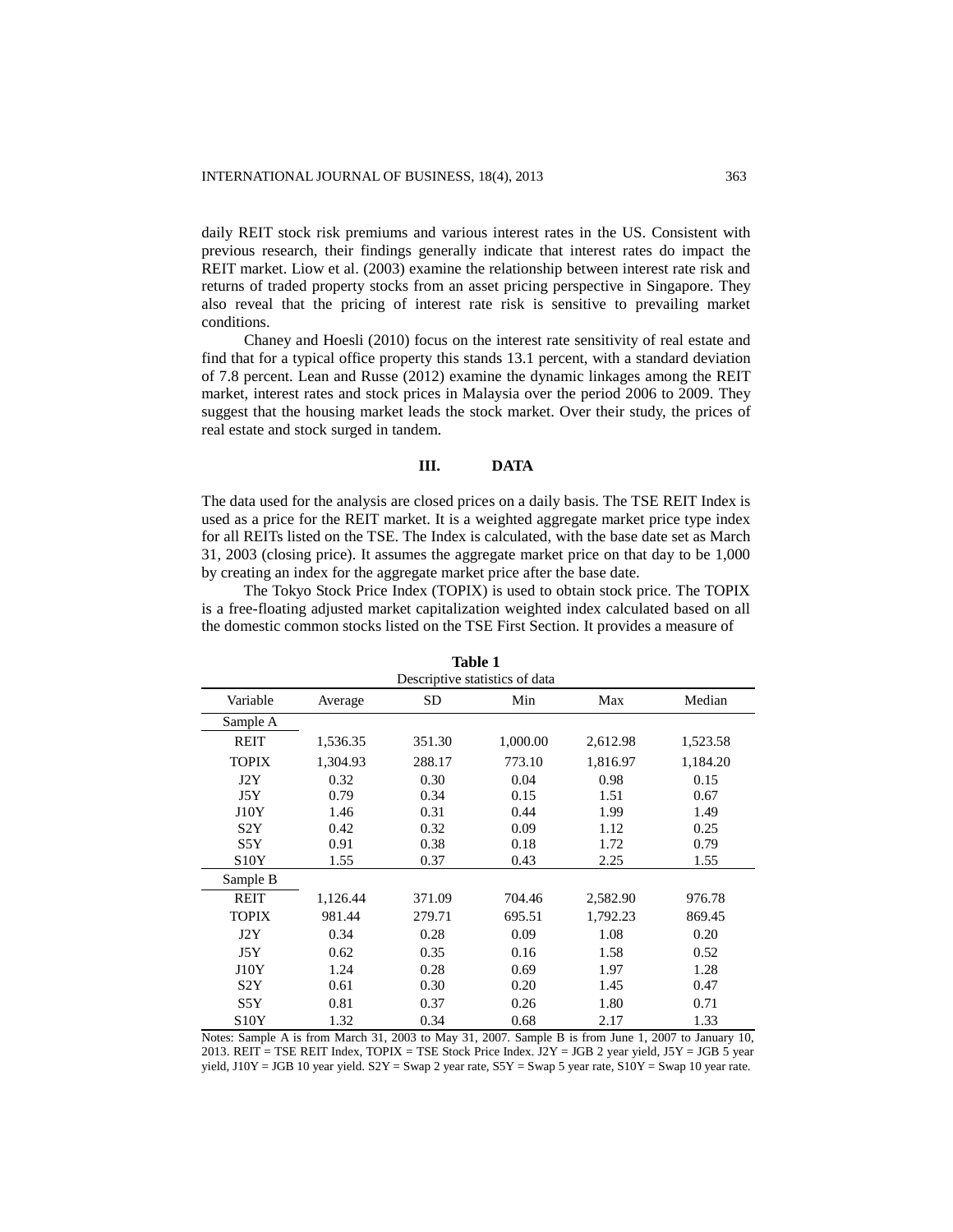current market capitalization assuming that this is set at 100 at the base date of January 4, 1968. JGB yields and swap rates for 2, 5, 10 years are used as interest rates. These data of interest rates are provided by the Mitsubishi UFJ Morgan Stanley Securities.

The entire sample from March 31, 2003 to January 10, 2013 is divided into two sub samples around May 31, 2007 the date when TSE REIT Index hit the record high of 2,612.98. Sample A runs from March 31, 2003 to May 31, 2007and Sample B runs from June 1, 2007 to January 10, 2013. The descriptive statistics of the data are provided in Table 1. The movements of TOPIX, JGB yields and swap rates are provided in Figures 2, 3, and 4, respectively.





Notes: Sample period is from March 31, 2003 to January 10, 2013.  $J5Y = JGB 5$  year yield, J10Y = JGB 10 year yield. Data Source = Mitsubishi UFJ Morgan Stanley Securities.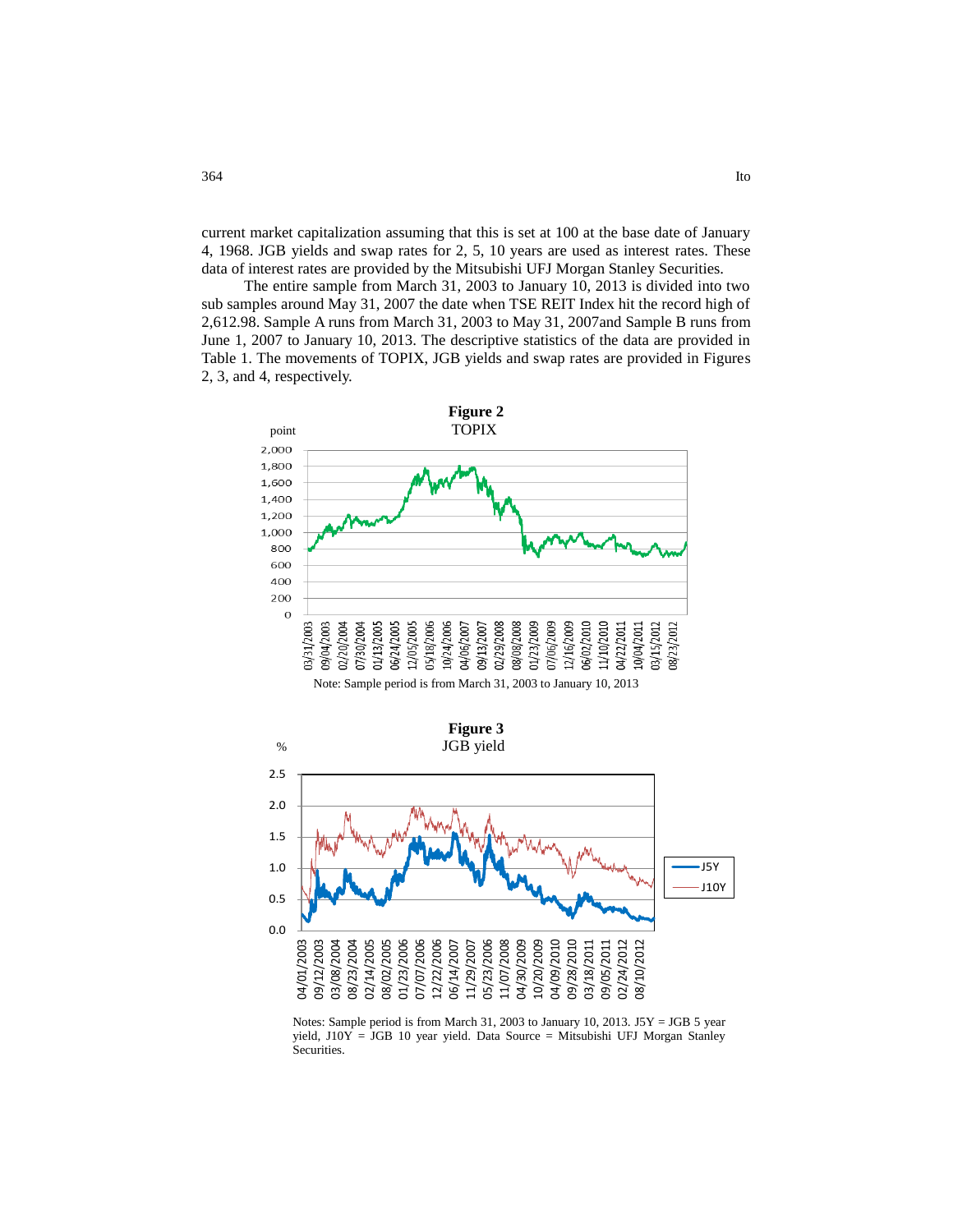

#### **IV. METHODOLOGY AND RESULTS**

#### **A. Methodology**

This section sets out how to analyze the relationship of stock prices and interest rates with the REIT market. OLS (Ordinary Least Square) is used to estimate equation (1). The serial correlations and heteroscedasticity of  $\epsilon_t$  are adjusted by using the method of Newey and West (1987). The lag periods of twelve are used. Equation (1) explains the impact of stock prices and interest rates on the REIT market. One type of interest rate from the JGB yields or swap rates of 2, 5, or 10 years is used so that the sensitivity of a particular interest rate of a different maturity to the REIT market can be measured. The analysis for each sample period is then conducted.

$$
\ln(REIT)_t = \alpha + \beta_1 \ln(TOPIX)_t + \beta_2 \ln(Interest Rate)_t + \varepsilon_t \tag{1}
$$

where REIT= TSE REIT Index;  $TOPIX = TSE$  Stock Index; Interest Rate = JGB yields or swap rates of 2, 5, or 10 years.

#### **B. Interpretation of Regression**

Four sets of results using OLS regression can be assumed as shown in Table 2. When we look at the results of Case 2 on the condition that all the coefficients of the regressions are statistically significant, it can be concluded that an increase in stock prices have a positive impact and an increase in the interest rate has a negative impact on the REIT index.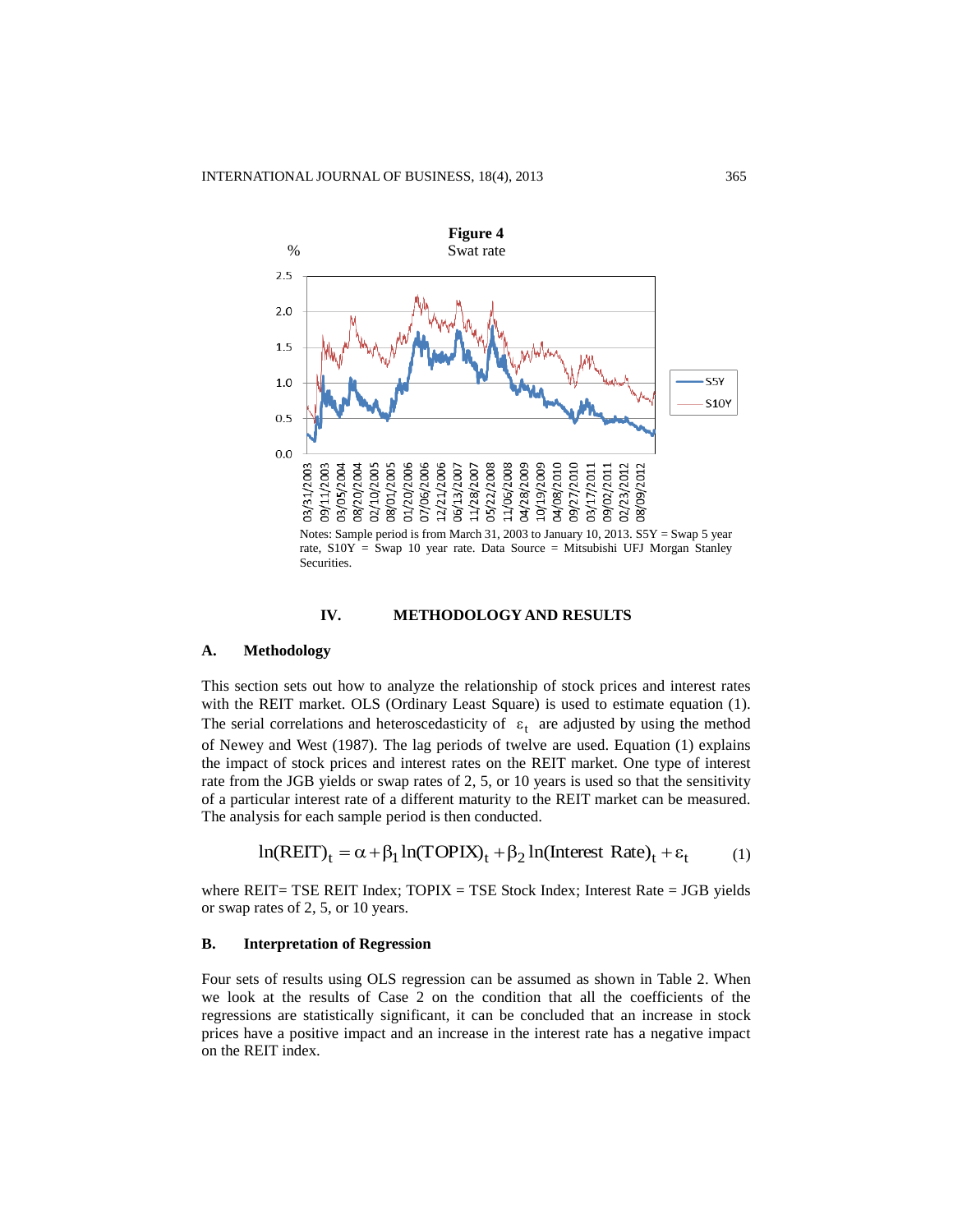| Interpretation of regression |          |          |                       |                                |  |
|------------------------------|----------|----------|-----------------------|--------------------------------|--|
| Case                         | β1       | ß2       | Impact of Stock Price | <b>Impact of Interest Rate</b> |  |
|                              | Positive | Positive | Positive              | Positive                       |  |
| $\overline{c}$               | Positive | Negative | Positive              | Negative                       |  |
| 3                            | Negative | Positive | Negative              | Positive                       |  |
| 4                            | Negative | Negative | Negative              | Negative                       |  |

**Table 2**

## **C. Result**

The results of the regression analysis on Sample A indicate that all the coefficients of TOPIX and the interest rate, except for JGB yield and swap rate of two years are statistically significant at the one percent level. JGB yield and swap rate of two years are not statistically significant within 10 percent level. The coefficients of TOPIX are positive and of interest rate negative. The results are shown in Table 3.

The results of the regression analysis on Sample B indicate that all the coefficients of TOPIX and the interest rate are statistically significant at the one percent level. The coefficients of TOPIX are positive and of interest rate negative. The results are shown in Table 4.

A comparison of Samples A and B show that the positive (negative) impact of stock prices (interest rates) on the REIT market is larger for Sample B. For Sample B in particular, the negative impact of the swap rates is larger than that of the JGB yields.

| Result of regression analysis (Sample A) |            |                 |                          |       |            |
|------------------------------------------|------------|-----------------|--------------------------|-------|------------|
| <b>Interest Rate</b>                     | $\alpha$   | $\beta1(TOPIX)$ | $\beta$ 2(Interest Rate) | $R^2$ | <b>SER</b> |
| J2Y                                      | 0.562      | 0.939           | $-0.024$                 | 0.764 | 0.105      |
|                                          | (0.535)    | (7.714)         | $(-0.620)$               |       |            |
| J5Y                                      | $-0.546$   | 1.093           | $-0.126$                 | 0.779 | 0.102      |
|                                          | $(-0.648)$ | $(9.347)$ ***   | $(-3.098)$ ***           |       |            |
| J10Y                                     | 0.575      | 0.948           | $-0.117$                 | 0.771 | 0.105      |
|                                          | (0.337)    | (10.975)        | $(-2.598)$ ***           |       |            |
| S <sub>2</sub> Y                         | 0.536      | 0.943           | $-0.038$                 | 0.764 | 0.105      |
|                                          | (0.587)    | (7.679)         | $(-0.871)$               |       |            |
| S5Y                                      | $-0.575$   | 1.010           | $-0.133$                 | 0.781 | 0.101      |
|                                          | $(-0.695)$ | ***<br>(9.514)  | $(-3.208)$ ***           |       |            |
| S10Y                                     | 0.470      | 0.963           | $-0.111$                 | 0.771 | 0.104      |
|                                          | (0.725)    | ***<br>(10.278) | $***$<br>$(-2.569)$      |       |            |

**Table 3**

Notes: Sample A is from March 31, 2003 to May 31, 2007. Values in the parenthesis are t statistics. \*\*\*,\*\* , \* indicates significance at 1%, 5% and 10% levels respectively. The serial correlation and heteroscedasticity of errors are adjusted by the method of Newey and West (1987). REIT = TSE REIT Index , TOPIX = TSE Stock Price Index. J2Y = JGB 2 year yield, J5Y = JGB 5 year yield, J10Y = JGB 10 year yield. S2Y = Swap 2 year rate, S5Y = Swap 5 year rate, S10Y = Swap 10 year rate.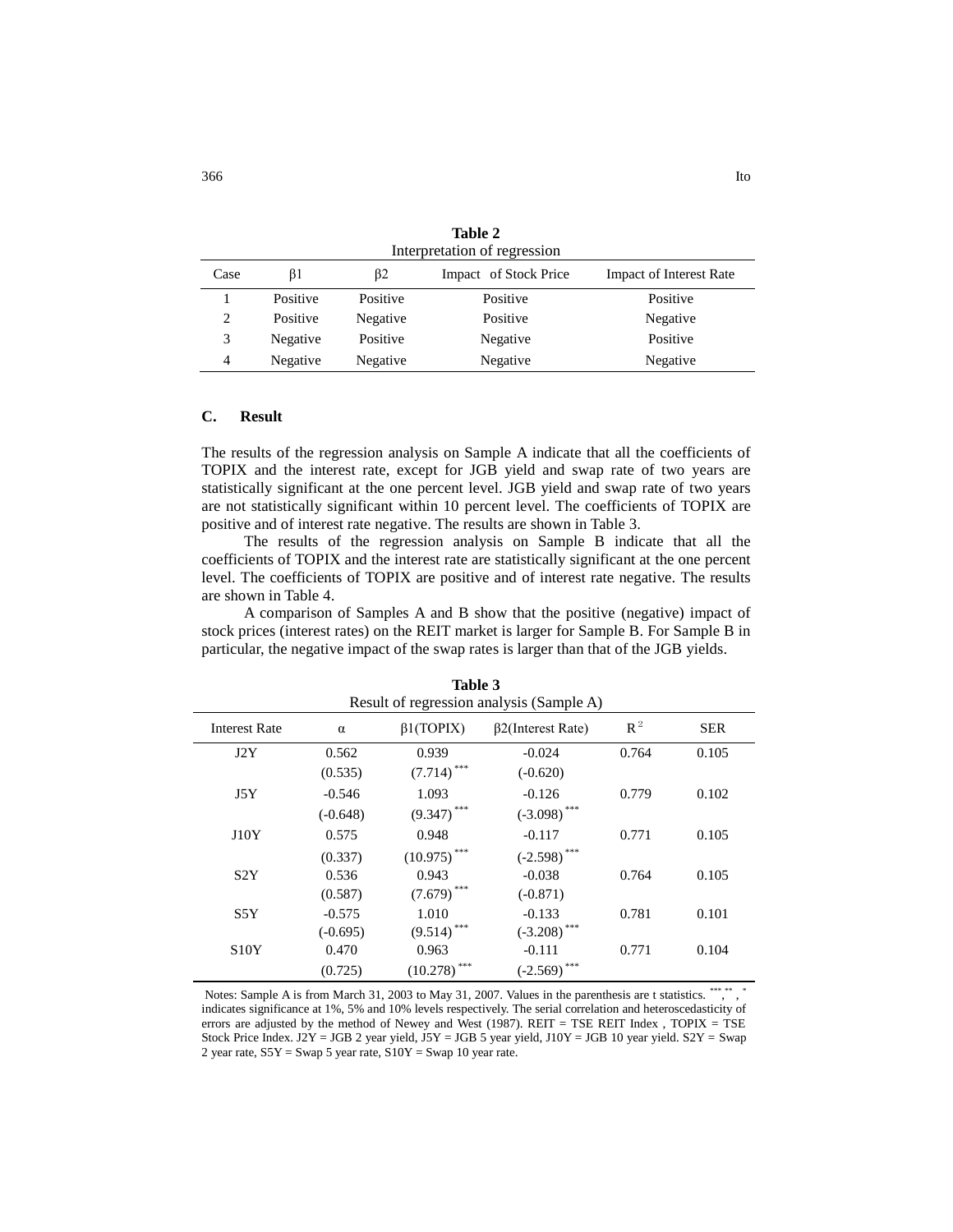| Table 4<br>Result of regression analysis (Sample B) |                 |                           |                                |       |            |
|-----------------------------------------------------|-----------------|---------------------------|--------------------------------|-------|------------|
| <b>Interest Rate</b>                                | $\alpha$        | $\beta1(TOPIX)$           | $\beta$ 2(Interest Rate)       | $R^2$ | <b>SER</b> |
| J2Y                                                 | $-1.968$        | 1.285                     | $-0.010$                       | 0.884 | 0.094      |
|                                                     | $(-5.084)$ ***  | $(23.875)$ ***            | $(-5.529)$ ***                 |       |            |
| J5Y                                                 | $-2.523$        | 1.369                     | $-0.188$                       | 0.917 | 0.079      |
|                                                     | $(-9.122)$ ***  | $(34.909)$ ***            | $\left( -11.680\right) ^{***}$ |       |            |
| J10Y                                                | $-2.437$        | 1.388                     | $-0.504$                       | 0.933 | 0.070      |
|                                                     | $(-9.939)$ ***  | $(38.251)$ <sup>***</sup> | $(-15.247)$ ***                |       |            |
| S <sub>2</sub> Y                                    | $-2.678$        | 1.388                     | $-0.238$                       | 0.917 | 0.079      |
|                                                     | $(-8.518)$ ***  | $(31.363)$ ***            | $(-10.299)$ ***                |       |            |
| S5Y                                                 | $-3.008$        | 1.445                     | $-0.280$                       | 0.933 | 0.071      |
|                                                     | $(-10.508)$ *** | $(35.330)$ ***            | $(-13.278)$ ***                |       |            |
| S <sub>10</sub> Y                                   | $-3.249$        | 1.512                     | $-0.553$                       | 0.941 | 0.067      |
|                                                     | $(-12.157)$ *** | $(38.018)$ ***            | $(-15.802)$ ***                |       |            |

 $T = 1 - 4$ 

| *** ** *<br>Notes: Sample B is from June 1, 2007 to January 10, 2013. Values in the parenthesis are t statistics. "","," |
|--------------------------------------------------------------------------------------------------------------------------|
| indicates significance at 1%, 5% and 10% levels respectively. The serial correlation and heteroscedasticity of           |
| errors are adjusted by the method of Newey and West (1987). REIT = TSE REIT Index, TOPIX = TSE                           |
| Stock Price Index. J2Y = JGB 2 year yield, J5Y = JGB 5 year yield, J10Y = JGB 10 year yield. S2Y = Swap                  |
| 2 year rate, $S5Y = Swap 5$ year rate, $S10Y = Swap 10$ year rate.                                                       |

#### **V. CONCLUSION**

This paper focuses on the impact of stock prices and interest rates on the REIT market in Japan. It examines two important issues, namely the relationship of the REIT market with stock prices and interest rates. The sample period is divided into two sub samples around the date May 31, 2007, when the TSE REIT index hit a record high of 2612.98. Sample A runs from March 31, 2003 to May 31, 2007and Sample B from June 1, 2007 to January 10, 2013. In Sample A, the TSE REIT Index showed an uptrend. In Sample B, it declined to a record low of 704.46 on October 28, 2008.

The results of this paper are consistent with most of the related literatures looking at the non-Japanese markets with the exception of Su et al. (2010). The findings that the impact of stock prices is positive indicate that wealth effect holds and that the stock market leads the REIT market. When we compare Samples A and B, the positive impact of stock price is larger in Sample B. As Kapopoulos and Siokis (2005) show, one of the mechanisms through which the relationship between investment in real estate and stock can be interpreted is the wealth effect. This is true of the Japanese REIT market.

The findings that the impact of interest rates is negative indicate that an increase of interest rates causes a decline in REIT prices. When we compare Samples A and B, this negative impact is larger in Sample B. This is consistent with the existence of financial crises leading to difficulty in procuring funds.

The fund procurement of a REIT investment corporation is made by loans up to a certain level of LTV. As He et al. (2003), Chen and Tzang (1988) and Allen et al. (2000) indicate, the real estate sector uses long-term liabilities as financing sources.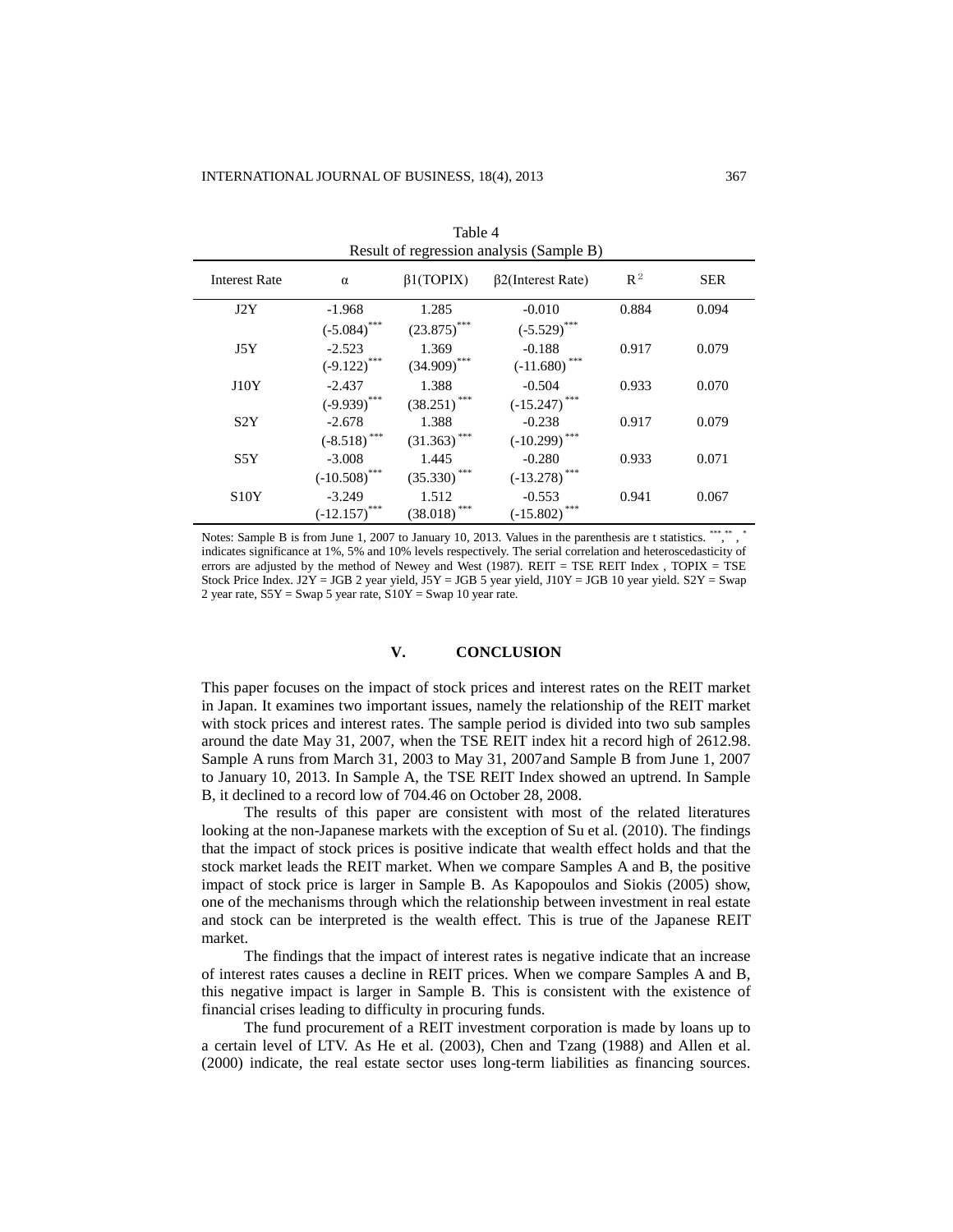This is true of the REIT market in Japan as well because the negative impacts get larger as the maturities of interest rates increase.

This study also identifies another aspect of the impact of interest rates. For Sample B in particular, the negative impact of the swap rates on the REIT market is larger than that of the JGB yields. This indicates that the cost of procuring funds for a REIT is more closely connected with swap rates than with JGB yields. This is consistent with the fact that benchmark interest rates for mid- and long- term loan are based on swap rates.

These findings have implications for monetary policy in terms of stabilization of the financial system. As the central bank, the BOJ needs to pay more attention to swap rates than to JGB yields especially in times of financial crisis when REIT investment corporations have difficulty in procuring funds.

This study has used the TSE REIT Index as the REIT price. Further work may wish to replicate this investigation using the prices of individually listed REITs on TSE. The impact of REIT purchase by the BOJ can also be an interesting topic for further study.

#### **ENDNOTES**

- 1. In November 2000, amendments made to the Investment Trust and Investment Corporation Law expanded the allowable use of capital by investment trusts to include real estate and thereafter made possible funds comprised of REIT schematic. The Tokyo Stock Exchange Group, Inc. ("TSE Group") and Osaka Securities Exchange Co., Ltd. ("OSE") agreed on November 22, 2011 to enter into a business combination agreement. Accordingly, in August 2012, TSE Group acquired 66.67 percent of OSE's stock in a takeover bid (TOB) until the companies finally merged finally on January 1, 2013. (http://www.jpx.co.jp/en/index.html )
- 2. Both corporations survived because they successfully procured funds before the end of March.
- 3. The REIT purchase announced by the BOJ on October 28, 2010 further reinforced the market.
- 4. The details of the policy are available from the BOJ website (http://www.boj.or.jp/).

#### **REFERENCES**

- Allen, M.T., J. Madura, and T.M. Springer, 2000, "REIT Characteristics and the Sensitivity of REIT Returns," *Journal of Real Estate Finance and Economics*, 21, 141–152.
- *Association for Real Estate Securitization*, 2012, J-REIT REPORT Vol.37, December 2012.
- *Association for Real Estate Securitization*, 2013, J-REIT REPORT Vol.38, January 2013.
- Brooks, C., and S. Tsolacos, 1999, "The Impact of Economic and Financial Factors on UK Property Performance," *Journal of Property Research* 16, 139–152.
- Chan, K., P. Hendershott, and A. Sanders, 1990, "Risk and Return on Real Estate: Evidence from Equity REITs," *Real Estate Economics*, 18, 431–452.
- Chaney, A., and M. Hoesli, 2010, "The Interest Rate Sensitivity of Real Estate,"